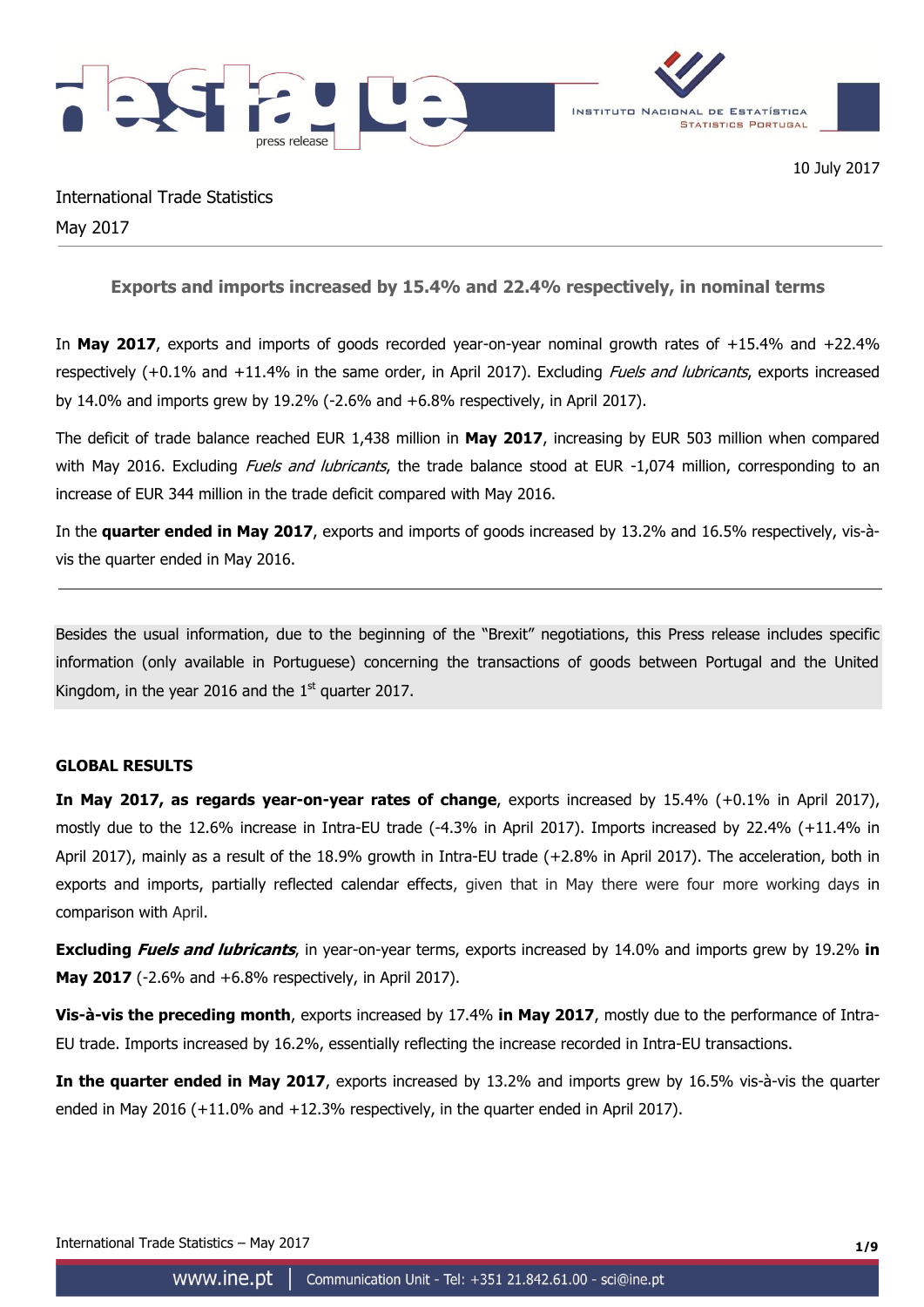

INSTITUTO NACIONAL DE ESTATÍSTICA **STATISTICS PORTUGAL** 

|             |                                                                                                                                                                                                                     |                                                                                                                    |                                                                                                               |                                                                                                 | <b>EXPORTS</b>                                                                                                     |                                                                                                     |                                                                                                  |                                                                                                       |
|-------------|---------------------------------------------------------------------------------------------------------------------------------------------------------------------------------------------------------------------|--------------------------------------------------------------------------------------------------------------------|---------------------------------------------------------------------------------------------------------------|-------------------------------------------------------------------------------------------------|--------------------------------------------------------------------------------------------------------------------|-----------------------------------------------------------------------------------------------------|--------------------------------------------------------------------------------------------------|-------------------------------------------------------------------------------------------------------|
|             |                                                                                                                                                                                                                     |                                                                                                                    | <b>TOTAL</b>                                                                                                  |                                                                                                 |                                                                                                                    | <b>TOTAL EXCLUDING FUELS AND</b><br><b>LUBRICANTS</b>                                               |                                                                                                  | <b>TOTAL</b><br><b>QUARTER ENDED IN:</b>                                                              |
| <b>YEAR</b> | <b>MONTH</b>                                                                                                                                                                                                        |                                                                                                                    |                                                                                                               | <b>GROWTH RATE (%)</b>                                                                          |                                                                                                                    |                                                                                                     | <b>GROWTH RATE (%)</b>                                                                           | <b>GROWTH RATE (%)</b>                                                                                |
|             |                                                                                                                                                                                                                     | € Million                                                                                                          | Year-on-<br>year                                                                                              | Month-to-<br>month                                                                              | € Million                                                                                                          | Year-on-<br>year                                                                                    | Month-to-<br>month                                                                               | Year-on-year                                                                                          |
| 2015        | MAY<br><b>JUNE</b><br><b>JULY</b><br><b>AUGUST</b><br><b>SEPTEMBER</b><br><b>OCTOBER</b><br><b>NOVEMBER</b><br><b>DECEMBER</b>                                                                                      | 4,236<br>4,549<br>4,704<br>3,317<br>4,139<br>4,522<br>4,331<br>3,641                                               | 3.8<br>8.8<br>5.0<br>2.5<br>1.8<br>$-2.5$<br>5.0<br>$-1.4$                                                    | $-0.1$<br>7.4<br>3.4<br>$-29.5$<br>24.8<br>9.2<br>$-4.2$<br>$-15.9$                             | 3,883<br>4,149<br>4,352<br>3,016<br>3,863<br>4,226<br>4,060<br>3,421                                               | 0.9<br>11.1<br>5.8<br>5.1<br>3.2<br>$-0.6$<br>8.5<br>0.9                                            | $-0.4$<br>6.8<br>4.9<br>$-30.7$<br>28.1<br>9.4<br>$-3.9$<br>$-15.7$                              | 8.2<br>7.3<br>5.9<br>5.6<br>3.2<br>0.3<br>1.3<br>0.3                                                  |
| 2016        | <b>TOTAL</b><br><b>JANUARY</b><br><b>FEBRUARY</b><br><b>MARCH</b><br><b>APRIL</b><br>MAY<br><b>JUNE</b><br><b>JULY</b><br><b>AUGUST</b><br><b>SEPTEMBER</b><br><b>OCTOBER</b><br><b>NOVEMBER</b><br><b>DECEMBER</b> | 50,314<br>3.677<br>4,026<br>4,248<br>4,145<br>4,223<br>4,469<br>4,484<br>3,486<br>4,427<br>4,363<br>4,685<br>4,082 | 1.0<br>$-2.6$<br>1.9<br>$-3.4$<br>$-2.3$<br>$-0.3$<br>$-1.8$<br>$-4.7$<br>5.1<br>7.0<br>$-3.5$<br>8.2<br>12.1 | 1.0<br>9.5<br>5.5<br>$-2.4$<br>1.9<br>5.8<br>0.3<br>$-22.3$<br>27.0<br>$-1.4$<br>7.4<br>$-12.9$ | 47,307<br>3,459<br>3,833<br>4,066<br>3,947<br>3,989<br>4,185<br>4,215<br>3,234<br>4,177<br>4,053<br>4,409<br>3,739 | 2.5<br>$-1.4$<br>4.2<br>$-0.7$<br>1.3<br>2.7<br>0.9<br>$-3.1$<br>7.2<br>8.2<br>$-4.1$<br>8.6<br>9.3 | 1.1<br>10.8<br>6.1<br>$-2.9$<br>1.1<br>4.9<br>0.7<br>$-23.3$<br>29.2<br>$-3.0$<br>8.8<br>$-15.2$ | 0.5<br>$-0.6$<br>$-1.4$<br>$-1.4$<br>$-2.0$<br>$-1.5$<br>$-2.3$<br>$-1.0$<br>1.9<br>2.5<br>3.7<br>5.1 |
| 2017        | <b>JANUARY</b><br><b>FEBRUARY</b><br><b>MARCH</b><br><b>APRIL</b><br>MAY                                                                                                                                            | 4,361<br>4,368<br>5,262<br>4,150<br>4,874                                                                          | 18.6<br>8.5<br>23.9<br>0.1<br>15.4                                                                            | 6.9<br>0.1<br>20.5<br>$-21.1$<br>17.4                                                           | 4,016<br>4,023<br>4,926<br>3,844<br>4,549                                                                          | 16.1<br>5.0<br>21.1<br>$-2.6$<br>14.0                                                               | 7.4<br>0.2<br>22.4<br>$-22.0$<br>18.3                                                            | 12.7<br>12.9<br>17.1<br>11.0<br>13.2                                                                  |



International Trade Statistics – May 2017 **2/9**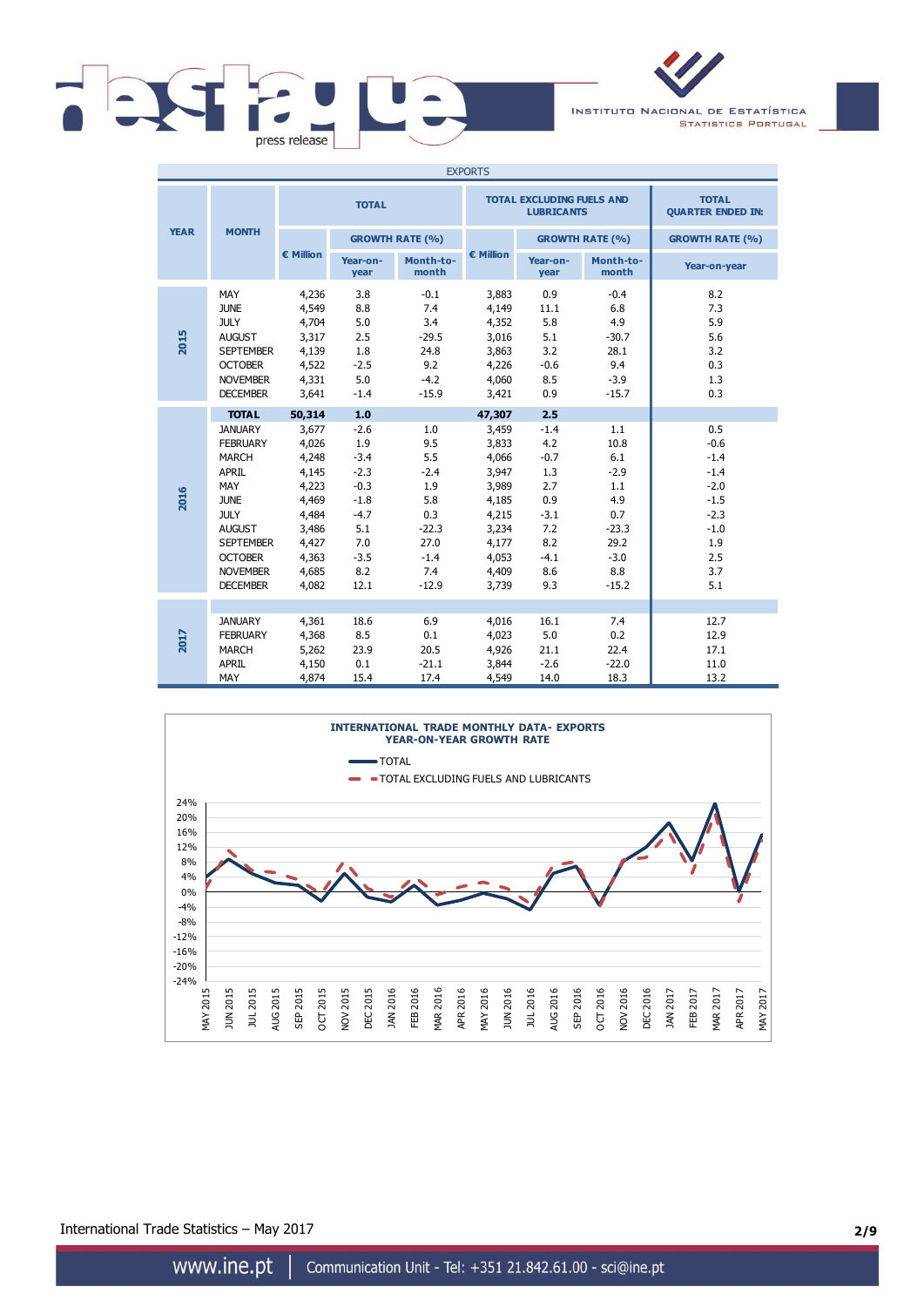

INSTITUTO NACIONAL DE ESTATÍSTICA **STATISTICS PORTUGAL** 

|             |                                                                                                                                                                                                                     |                                                                                                                    |                                                                                                            |                                                                                                   | <b>IMPORTS</b>                                                                                                     |                                                                                                  |                                                                                                       |                                                                                              |
|-------------|---------------------------------------------------------------------------------------------------------------------------------------------------------------------------------------------------------------------|--------------------------------------------------------------------------------------------------------------------|------------------------------------------------------------------------------------------------------------|---------------------------------------------------------------------------------------------------|--------------------------------------------------------------------------------------------------------------------|--------------------------------------------------------------------------------------------------|-------------------------------------------------------------------------------------------------------|----------------------------------------------------------------------------------------------|
|             |                                                                                                                                                                                                                     |                                                                                                                    | <b>TOTAL</b>                                                                                               |                                                                                                   |                                                                                                                    | <b>TOTAL EXCLUDING FUELS AND</b><br><b>LUBRICANTS</b>                                            |                                                                                                       | <b>TOTAL</b><br><b>QUARTER ENDED IN:</b>                                                     |
| <b>YEAR</b> | <b>MONTH</b>                                                                                                                                                                                                        |                                                                                                                    |                                                                                                            | <b>GROWTH RATE (%)</b>                                                                            |                                                                                                                    |                                                                                                  | <b>GROWTH RATE (%)</b>                                                                                | <b>GROWTH RATE (%)</b>                                                                       |
|             |                                                                                                                                                                                                                     | € Million                                                                                                          | Year-on-<br>year                                                                                           | Month-to-<br>month                                                                                | € Million                                                                                                          | Year-on-<br>year                                                                                 | Month-to-<br>month                                                                                    | Year-on-year                                                                                 |
| 2015        | MAY<br><b>JUNE</b><br><b>JULY</b><br><b>AUGUST</b><br><b>SEPTEMBER</b><br><b>OCTOBER</b><br><b>NOVEMBER</b><br><b>DECEMBER</b>                                                                                      | 5,365<br>5,427<br>5,439<br>4,236<br>5,237<br>5,329<br>5,030<br>4,840                                               | 6.7<br>7.0<br>$-0.4$<br>2.0<br>$-0.2$<br>$-3.3$<br>2.1<br>1.1                                              | 3.5<br>1.2<br>0.2<br>$-22.1$<br>23.6<br>1.7<br>$-5.6$<br>$-3.8$                                   | 4,432<br>4,689<br>4,722<br>3,571<br>4,620<br>4,706<br>4,471<br>4,293                                               | 7.2<br>15.2<br>6.5<br>5.9<br>6.8<br>2.0<br>5.4<br>7.1                                            | 0.0<br>5.8<br>0.7<br>$-24.4$<br>29.4<br>1.9<br>$-5.0$<br>$-4.0$                                       | 10.7<br>9.1<br>4.3<br>2.9<br>0.4<br>$-0.7$<br>$-0.5$<br>$-0.1$                               |
| 2016        | <b>TOTAL</b><br><b>JANUARY</b><br><b>FEBRUARY</b><br><b>MARCH</b><br><b>APRIL</b><br>MAY<br><b>JUNE</b><br><b>JULY</b><br><b>AUGUST</b><br><b>SEPTEMBER</b><br><b>OCTOBER</b><br><b>NOVEMBER</b><br><b>DECEMBER</b> | 61,134<br>4,365<br>4,714<br>5,311<br>4,874<br>5,158<br>5,393<br>5,065<br>4,656<br>5,367<br>5,238<br>5,497<br>5,495 | 1.3<br>$-1.8$<br>4.5<br>0.1<br>$-6.0$<br>$-3.9$<br>$-0.6$<br>$-6.9$<br>9.9<br>2.5<br>$-1.7$<br>9.3<br>13.5 | $-9.8$<br>8.0<br>12.7<br>$-8.2$<br>5.8<br>4.6<br>$-6.1$<br>$-8.1$<br>15.3<br>$-2.4$<br>4.9<br>0.0 | 55,004<br>4,000<br>4,324<br>4,822<br>4,481<br>4,718<br>4,844<br>4,590<br>4,045<br>4,815<br>4,662<br>4,973<br>4,729 | 4.9<br>4.7<br>7.0<br>3.8<br>1.1<br>6.5<br>3.3<br>$-2.8$<br>13.3<br>4.2<br>$-0.9$<br>11.2<br>10.2 | $-6.8$<br>8.1<br>11.5<br>$-7.1$<br>5.3<br>2.7<br>$-5.2$<br>$-11.9$<br>19.0<br>$-3.2$<br>6.7<br>$-4.9$ | 0.6<br>1.3<br>0.9<br>$-0.7$<br>$-3.2$<br>$-3.5$<br>$-3.8$<br>0.1<br>1.2<br>3.1<br>3.2<br>6.8 |
| 2017        | <b>JANUARY</b><br><b>FEBRUARY</b><br><b>MARCH</b><br><b>APRIL</b><br>MAY                                                                                                                                            | 5,348<br>5,177<br>6,130<br>5,430<br>6,311                                                                          | 22.5<br>9.8<br>15.4<br>11.4<br>22.4                                                                        | $-2.7$<br>$-3.2$<br>18.4<br>$-11.4$<br>16.2                                                       | 4,610<br>4,540<br>5,577<br>4,785<br>5,623                                                                          | 15.2<br>5.0<br>15.6<br>6.8<br>19.2                                                               | $-2.5$<br>$-1.5$<br>22.8<br>$-14.2$<br>17.5                                                           | 14.8<br>15.1<br>15.7<br>12.3<br>16.5                                                         |



International Trade Statistics – May 2017 **3/9**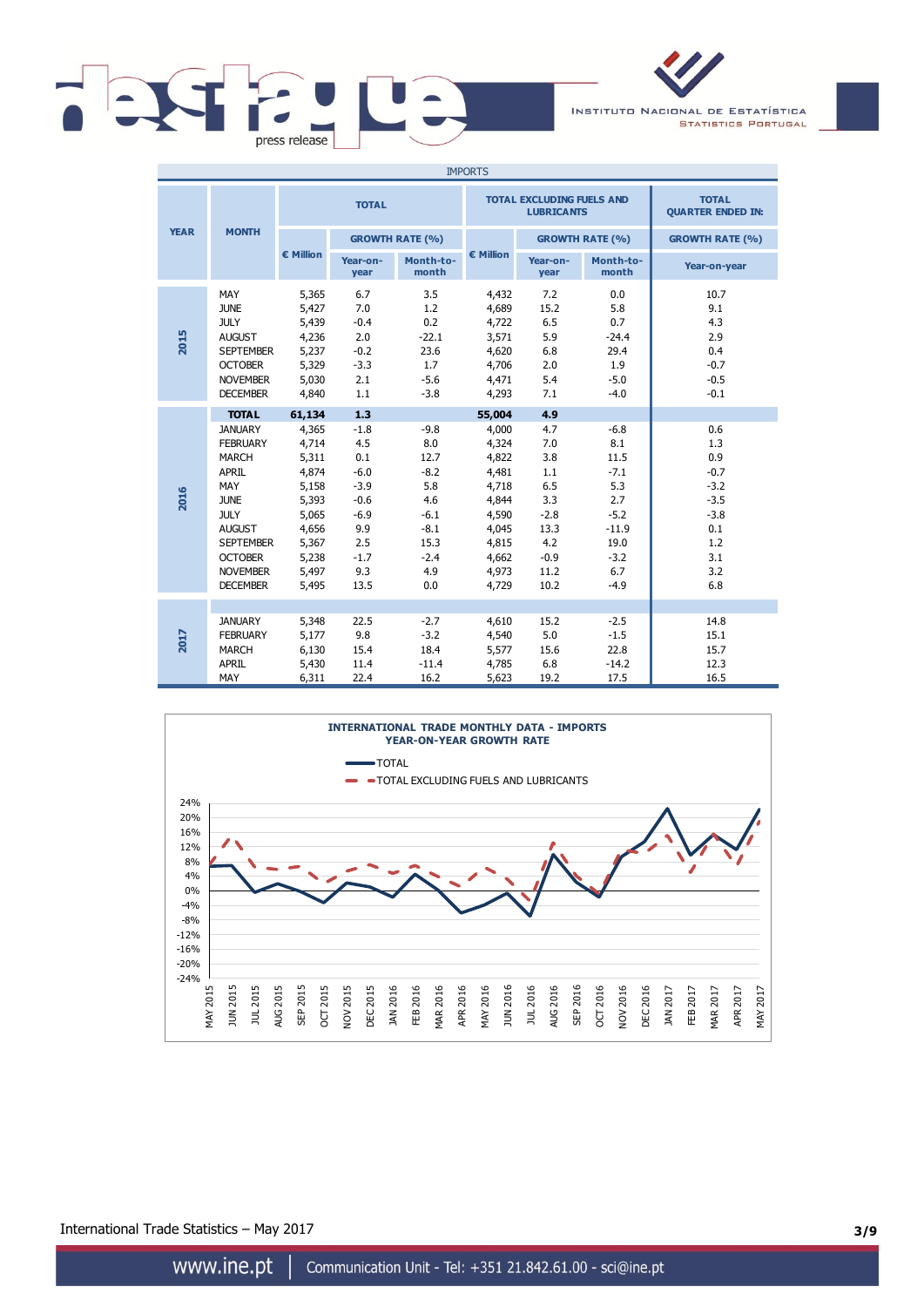

**In May 2017**, the **deficit of trade balance** reached EUR 1,438 million, which stood for an increase of EUR 503 million compared with May 2016.

**Excluding Fuels and lubricants**, **in May 2017**, trade balance stood at EUR -1,074 million, comparing to EUR -729 million in May 2016.

|             |                                                                                                                                                                                                                     |                                                                                                                                         |                                                                                                                 |                                                                                                   | <b>TRADE BALANCE</b>                                                                                                             |                                                                                                                        |                                                                                          |                                                                                                      |
|-------------|---------------------------------------------------------------------------------------------------------------------------------------------------------------------------------------------------------------------|-----------------------------------------------------------------------------------------------------------------------------------------|-----------------------------------------------------------------------------------------------------------------|---------------------------------------------------------------------------------------------------|----------------------------------------------------------------------------------------------------------------------------------|------------------------------------------------------------------------------------------------------------------------|------------------------------------------------------------------------------------------|------------------------------------------------------------------------------------------------------|
|             |                                                                                                                                                                                                                     |                                                                                                                                         | <b>TOTAL</b>                                                                                                    |                                                                                                   |                                                                                                                                  | <b>TOTAL EXCLUDING FUELS AND</b><br><b>LUBRICANTS</b>                                                                  |                                                                                          | <b>TOTAL</b><br><b>QUARTER ENDED IN:</b>                                                             |
| <b>YEAR</b> | <b>MONTH</b>                                                                                                                                                                                                        |                                                                                                                                         |                                                                                                                 | GROWTH (10 <sup>6</sup> Eur)                                                                      |                                                                                                                                  |                                                                                                                        | GROWTH (10 <sup>6</sup> Eur)                                                             | GROWTH (10 <sup>6</sup> Eur)                                                                         |
|             |                                                                                                                                                                                                                     | € Million                                                                                                                               | Year-on-<br>year                                                                                                | Month-to-<br>month                                                                                | € Million                                                                                                                        | Year-on-<br>year                                                                                                       | Month-to-<br>month                                                                       | Year-on-year                                                                                         |
| 2015        | MAY<br><b>JUNE</b><br><b>JULY</b><br><b>AUGUST</b><br><b>SEPTEMBER</b><br><b>OCTOBER</b><br><b>NOVEMBER</b><br><b>DECEMBER</b>                                                                                      | $-1,129$<br>$-878$<br>$-735$<br>$-918$<br>$-1,098$<br>$-807$<br>$-700$<br>$-1,199$                                                      | $-179$<br>11<br>242<br>$-2$<br>80<br>65<br>101<br>$-104$                                                        | $-185$<br>251<br>143<br>$-183$<br>$-180$<br>291<br>107<br>$-499$                                  | $-549$<br>$-540$<br>$-370$<br>$-554$<br>$-758$<br>$-480$<br>$-411$<br>$-872$                                                     | $-262$<br>$-204$<br>$-52$<br>$-53$<br>$-176$<br>$-117$<br>89<br>$-255$                                                 | $-13$<br>9<br>170<br>$-184$<br>$-204$<br>278<br>68<br>$-461$                             | $-551$<br>$-446$<br>74<br>251<br>321<br>143<br>246<br>62                                             |
| 2016        | <b>TOTAL</b><br><b>JANUARY</b><br><b>FEBRUARY</b><br><b>MARCH</b><br><b>APRIL</b><br>MAY<br><b>JUNE</b><br><b>JULY</b><br><b>AUGUST</b><br><b>SEPTEMBER</b><br><b>OCTOBER</b><br><b>NOVEMBER</b><br><b>DECEMBER</b> | $-10,820$<br>$-688$<br>$-688$<br>$-1,062$<br>$-730$<br>$-935$<br>$-924$<br>$-581$<br>$-1,171$<br>$-940$<br>$-875$<br>$-812$<br>$-1,414$ | $-281$<br>$-20$<br>$-130$<br>$-158$<br>215<br>194<br>$-46$<br>154<br>$-252$<br>158<br>$-68$<br>$-112$<br>$-215$ | 510<br>$\mathbf 0$<br>$-374$<br>333<br>$-205$<br>11<br>343<br>$-589$<br>230<br>65<br>63<br>$-602$ | $-7,696$<br>$-541$<br>$-491$<br>$-756$<br>$-533$<br>$-729$<br>$-659$<br>$-375$<br>$-812$<br>$-637$<br>$-609$<br>$-564$<br>$-991$ | $-1,407$<br>$-231$<br>$-129$<br>$-208$<br>3<br>$-180$<br>$-119$<br>$-5$<br>$-257$<br>121<br>$-129$<br>$-152$<br>$-118$ | 332<br>50<br>$-266$<br>223<br>$-196$<br>70<br>284<br>$-436$<br>174<br>28<br>45<br>$-427$ | $-23$<br>$-253$<br>$-308$<br>$-73$<br>251<br>363<br>302<br>$-144$<br>59<br>$-163$<br>$-23$<br>$-395$ |
| 2017        | <b>JANUARY</b><br><b>FEBRUARY</b><br><b>MARCH</b><br><b>APRIL</b><br>MAY                                                                                                                                            | $-987$<br>$-810$<br>$-868$<br>$-1,280$<br>$-1,438$                                                                                      | $-298$<br>$-121$<br>195<br>$-551$<br>$-503$                                                                     | 427<br>177<br>$-58$<br>$-413$<br>$-157$                                                           | $-593$<br>$-517$<br>$-651$<br>$-941$<br>$-1,074$                                                                                 | $-53$<br>$-26$<br>105<br>$-407$<br>$-344$                                                                              | 397<br>76<br>$-134$<br>$-289$<br>$-133$                                                  | $-625$<br>$-634$<br>$-225$<br>$-477$<br>$-859$                                                       |



International Trade Statistics – May 2017 **4/9**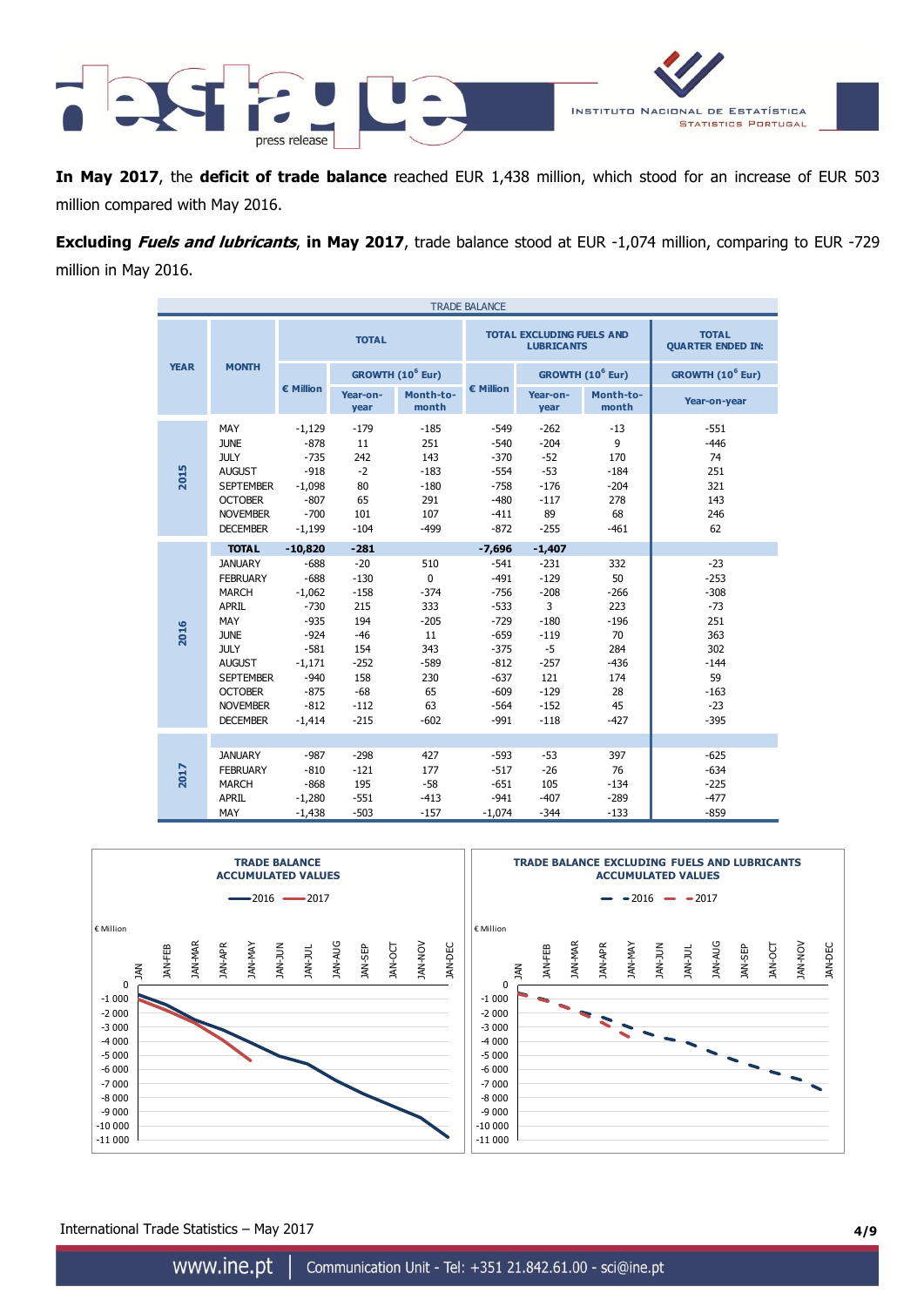



# **BROAD ECONOMIC CATEGORIES**

In **May 2017**, both in **exports** and **imports,** there were increases in almost all economic categories, the emphasis goes to the increases in *Industrial supplies* (corresponding to +13.3% in exports and +20.9% in imports) and in imports of Fuels and lubricants (+56.6%, in large part due to the impact of the increase in prices).

|                                                                                                                        |                          | <b>EXPORTS BY BEC</b>    |                        |                              |                              |                              |                        |                            |  |  |
|------------------------------------------------------------------------------------------------------------------------|--------------------------|--------------------------|------------------------|------------------------------|------------------------------|------------------------------|------------------------|----------------------------|--|--|
|                                                                                                                        |                          |                          | <b>REFERENCE MONTH</b> |                              | <b>OUARTER ENDED IN:</b>     |                              |                        |                            |  |  |
| <b>BROAD ECONOMIC CATEGORIES</b>                                                                                       |                          | € Million                |                        | <b>GROWTH</b><br><b>RATE</b> |                              | <b>GROWTH</b><br><b>RATE</b> |                        |                            |  |  |
|                                                                                                                        | <b>MAY</b><br>2017       | <b>MAY</b><br>2016       | <b>GROWTH</b>          | O <sub>0</sub>               | <b>MAY</b><br>2017           | <b>MAY</b><br>2016           | <b>GROWTH</b>          | O/2                        |  |  |
| <b>FOOD AND BEVERAGES</b>                                                                                              | 529                      | 432                      | 96                     | 22.2                         | 1,531                        | 1,287                        | 244                    | 18.9                       |  |  |
| PRIMARY<br><b>PROCESSED</b>                                                                                            | 164<br>364               | 125<br>307               | 39<br>57               | 31.4<br>18.5                 | 489<br>1,042                 | 377<br>911                   | 112<br>131             | 29.8<br>14.4               |  |  |
| INDUSTRIAL SUPPLIES NOT ELSEWHERE SPECIFIED<br>PRIMARY<br><b>PROCESSED</b>                                             | 1.627<br>121<br>1,506    | 1.436<br>104<br>1,332    | 192<br>17<br>175       | 13.3<br>16.3<br>13.1         | 4,805<br>363<br>4,442        | 4,339<br>335<br>4,004        | 466<br>27<br>438       | 10.7<br>8.2<br>10.9        |  |  |
| <b>FUELS AND LUBRICANTS</b><br>PRIMARY<br><b>PROCESSED</b>                                                             | 325<br>ə<br>324          | 235<br>$\Theta$<br>234   | 90<br>0<br>90          | 38.5<br>42.9<br>38.5         | 967<br>1<br>966              | 614<br>ə<br>613              | 353<br>$\Omega$<br>353 | 57.5<br>87.2<br>57.5       |  |  |
| CAPITAL GOODS, AND PARTS AND ACCESSORIES THEREOF (1)<br>CAPITAL GOODS (1)                                              | 672<br>409               | 588<br>350               | 83<br>60               | 14.2<br>17.0                 | 1,950<br>1,204               | 1.711<br>1,023               | 239<br>181             | 14.0<br>17.7               |  |  |
| PARTS AND ACCESSORIES                                                                                                  | 263                      | 239                      | 24                     | 10.0                         | 746                          | 688                          | 59                     | 8.5                        |  |  |
| TRANSPORT EQUIPMENT AND PARTS AND ACCESSORIES THEREOF<br>PASSENGER MOTOR CARS<br><b>OTHER</b><br>PARTS AND ACCESSORIES | 826<br>214<br>113<br>498 | 709<br>179<br>94<br>436  | 117<br>35<br>20<br>62  | 16.4<br>19.5<br>20.9<br>14.2 | 2,323<br>543<br>331<br>1,449 | 2,118<br>518<br>282<br>1,318 | 206<br>25<br>49<br>131 | 9.7<br>4.9<br>17.3<br>10.0 |  |  |
| CONSUMER GOODS NOT ELSEWHERE SPECIFIED<br><b>DURABLE</b><br><b>SEMI-DURABLE</b><br><b>NON-DURABLE</b>                  | 892<br>128<br>454<br>310 | 820<br>112<br>421<br>286 | 73<br>16<br>33<br>24   | 8.9<br>14.2<br>7.7<br>8.4    | 2,697<br>373<br>1,370<br>954 | 2,532<br>350<br>1,313<br>870 | 165<br>23<br>57<br>85  | 6.5<br>6.5<br>4.4<br>9.8   |  |  |
| <b>GOODS NOT ELSEWHERE SPECIFIED</b><br>(1) - EXCEPT TRANSPORT EQUIPMENT                                               | 3                        | $\overline{4}$           | $-1$                   | $-15.0$                      | 13                           | 15                           | $-2$                   | $-16.5$                    |  |  |

|                                                       |                    | <b>IMPORTS BY BEC</b> |                        |                              |                          |                              |               |               |  |  |
|-------------------------------------------------------|--------------------|-----------------------|------------------------|------------------------------|--------------------------|------------------------------|---------------|---------------|--|--|
|                                                       |                    |                       | <b>REFERENCE MONTH</b> |                              | <b>OUARTER ENDED IN:</b> |                              |               |               |  |  |
| <b>BROAD ECONOMIC CATEGORIES</b>                      |                    | € Million             |                        | <b>GROWTH</b><br><b>RATE</b> |                          | <b>GROWTH</b><br><b>RATE</b> |               |               |  |  |
|                                                       | <b>MAY</b><br>2017 | <b>MAY</b><br>2016    | <b>GROWTH</b>          | $\frac{0}{0}$                | <b>MAY</b><br>2017       | <b>MAY</b><br>2016           | <b>GROWTH</b> | $\frac{0}{0}$ |  |  |
| <b>FOOD AND BEVERAGES</b>                             | 854                | 714                   | 140                    | 19.7                         | 2,392                    | 2,070                        | 322           | 15.5          |  |  |
| PRIMARY                                               | 380                | 315                   | 66                     | 20.9                         | 1,082                    | 918                          | 164           | 17.9          |  |  |
| <b>PROCESSED</b>                                      | 474                | 399                   | 75                     | 18.7                         | 1,310                    | 1,152                        | 158           | 13.7          |  |  |
|                                                       |                    |                       |                        |                              |                          |                              |               |               |  |  |
| INDUSTRIAL SUPPLIES NOT ELSEWHERE SPECIFIED           | 1.862              | 1.540                 | 322                    | 20.9                         | 5,291                    | 4,570                        | 721           | 15.8          |  |  |
| PRIMARY                                               | 199                | 154                   | 44                     | 28.8                         | 531                      | 450                          | 80            | 17.9          |  |  |
| <b>PROCESSED</b>                                      | 1,663              | 1,385                 | 278                    | 20.1                         | 4,760                    | 4,120                        | 640           | 15.5          |  |  |
| <b>FUELS AND LUBRICANTS</b>                           | 689                | 440                   | 249                    | 56.6                         | 1,887                    | 1,321                        | 566           | 42.8          |  |  |
| PRIMARY                                               | 524                | 315                   | 209                    | 66.2                         | 1,367                    | 989                          | 378           | 38.2          |  |  |
| <b>PROCESSED</b>                                      | 165                | 124                   | 40                     | 32.5                         | 521                      | 333                          | 188           | 56.5          |  |  |
| CAPITAL GOODS, AND PARTS AND ACCESSORIES THEREOF (1)  | 947                | 775                   | 172                    | 22.2                         | 2,752                    | 2,282                        | 470           | 20.6          |  |  |
| CAPITAL GOODS (1)                                     | 543                | 451                   | 92                     | 20.4                         | 1,597                    | 1,321                        | 275           | 20.8          |  |  |
| PARTS AND ACCESSORIES                                 | 404                | 324                   | 80                     | 24.7                         | 1,155                    | 960                          | 195           | 20.3          |  |  |
| TRANSPORT EQUIPMENT AND PARTS AND ACCESSORIES THEREOF | 1,095              | 927                   | 168                    | 18.1                         | 3,024                    | 2,740                        | 283           | 10.3          |  |  |
| PASSENGER MOTOR CARS                                  | 399                | 392                   | $\overline{7}$         | 1.7                          | 1,219                    | 1,168                        | 52            | 4.4           |  |  |
| <b>OTHER</b>                                          | 242                | 179                   | 63                     | 35.2                         | 604                      | 503                          | 101           | 20.2          |  |  |
| PARTS AND ACCESSORIES                                 | 454                | 355                   | 99                     | 27.8                         | 1,200                    | 1,070                        | 130           | 12.2          |  |  |
| CONSUMER GOODS NOT ELSEWHERE SPECIFIED                | 864                | 761                   | 103                    | 13.5                         | 2,522                    | 2,355                        | 167           | 7.1           |  |  |
| <b>DURABLE</b>                                        | 151                | 135                   | 16                     | 11.9                         | 418                      | 378                          | 40            | 10.5          |  |  |
| <b>SEMI-DURABLE</b>                                   | 316                | 270                   | 46                     | 17.0                         | 955                      | 888                          | 67            | 7.5           |  |  |
| <b>NON-DURABLE</b>                                    | 396                | 356                   | 41                     | 11.4                         | 1,148                    | 1,088                        | 60            | 5.5           |  |  |
| <b>GOODS NOT ELSEWHERE SPECIFIED</b>                  | $\mathbf{1}$       | $\overline{2}$        | $-1$                   | $-43.6$                      | $\overline{4}$           | $\overline{4}$               | $\mathbf{0}$  | 9.6           |  |  |
| (1) - EXCEPT TRANSPORT EQUIPMENT                      |                    |                       |                        |                              |                          |                              |               |               |  |  |

International Trade Statistics – May 2017 **5/9**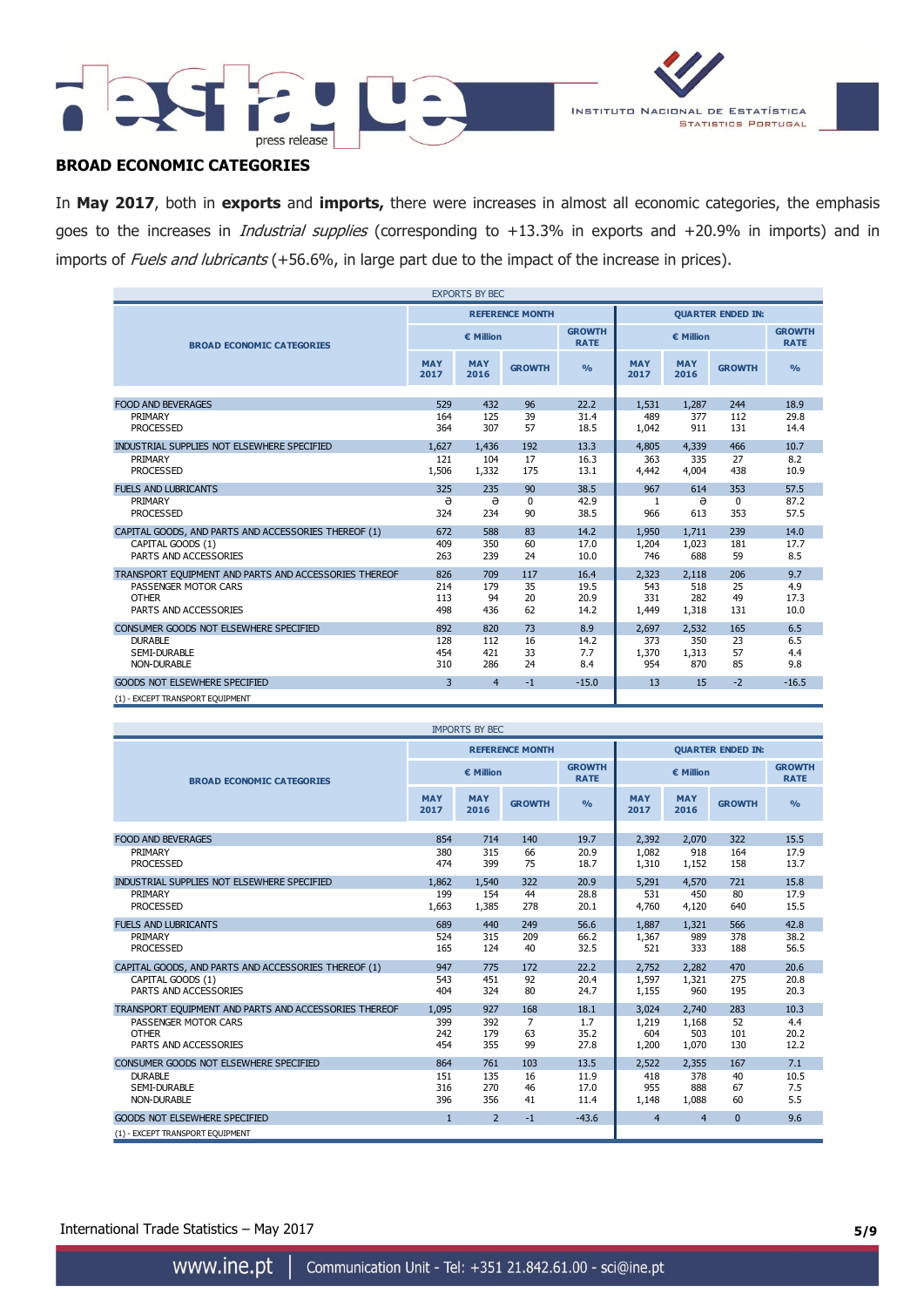



# **MAIN PARTNER COUNTRIES**

In **May 2017**, having in consideration the main destination countries in 2016, compared to the same month a year earlier, the highest increases were recorded in **exports** to France and Spain (+17.4% and +7.5% respectively).

With regard to **imports**, and as far as the main partner countries in 2016 are concerned, in **May 2017** only imports from Brazil and Russia decreased vis-à-vis May 2016. In the opposite direction, it should be highlighted the increase of 19.3% in imports from Spain.

| EXPORTS BY COUNTRIES AND ECONOMIC ZONES  |                    |                    |                        |                              |                          |                              |               |               |  |  |
|------------------------------------------|--------------------|--------------------|------------------------|------------------------------|--------------------------|------------------------------|---------------|---------------|--|--|
|                                          |                    |                    | <b>REFERENCE MONTH</b> |                              | <b>QUARTER ENDED IN:</b> |                              |               |               |  |  |
| <b>COUNTRIES AND ECONOMIC ZONES</b>      |                    | $\epsilon$ Million |                        | <b>GROWTH</b><br><b>RATE</b> |                          | <b>GROWTH</b><br><b>RATE</b> |               |               |  |  |
|                                          | <b>MAY</b><br>2017 | <b>MAY</b><br>2016 | <b>GROWTH</b>          | $\frac{0}{0}$                | <b>MAY</b><br>2017       | <b>MAY</b><br>2016           | <b>GROWTH</b> | $\frac{0}{0}$ |  |  |
|                                          |                    |                    |                        |                              |                          |                              |               |               |  |  |
| <b>MAIN PARTNER COUNTRIES IN 2016:</b>   |                    |                    |                        |                              |                          |                              |               |               |  |  |
| <b>ES SPAIN</b>                          | 1,239              | 1,153              | 86                     | 7.5                          | 3,625                    | 3,390                        | 235           | 6.9           |  |  |
| FR FRANCE                                | 612                | 521                | 91                     | 17.4                         | 1,801                    | 1,632                        | 169           | 10.4          |  |  |
| DE GERMANY                               | 555                | 533                | 22                     | 4.2                          | 1,590                    | 1,513                        | 77            | 5.1           |  |  |
| <b>GB UNITED KINGDOM</b>                 | 326                | 291                | 35                     | 12.1                         | 913                      | 916                          | $-3$          | $-0.4$        |  |  |
| US UNITED STATES                         | 247                | 211                | 36                     | 17.3                         | 780                      | 608                          | 172           | 28.3          |  |  |
| <b>NL NETHERLANDS</b>                    | 197                | 136                | 61                     | 44.4                         | 572                      | 437                          | 135           | 30.9          |  |  |
| IT ITALY                                 | 172                | 144                | 28                     | 19.5                         | 530                      | 437                          | 93            | 21.3          |  |  |
| AO ANGOLA                                | 150                | 100                | 50                     | 50.0                         | 448                      | 305                          | 143           | 47.0          |  |  |
| BE BELGIUM                               | 112                | 103                | 9                      | 8.8                          | 341                      | 303                          | 38            | 12.6          |  |  |
| <b>MA MOROCCO</b>                        | 80                 | 61                 | 19                     | 31.2                         | 214                      | 164                          | 50            | 30.3          |  |  |
| <b>TOTAL EURO ZONE</b>                   | 3,028              | 2,709              | 319                    | 11.8                         | 8,890                    | 8,080                        | 811           | 10.0          |  |  |
| TOTAL EUROPEAN UNION (28 MEMBERS STATES) | 3,608              | 3,205              | 403                    | 12.6                         | 10,559                   | 9,627                        | 932           | 9.7           |  |  |
| <b>TOTAL EXTRA-EU</b>                    | 1,265              | 1,018              | 247                    | 24.3                         | 3,727                    | 2,989                        | 737           | 24.7          |  |  |

| <b>IMPORTS BY COUNTRIES AND ECONOMIC ZONES</b> |                    |                    |                        |                              |                          |                              |               |               |  |  |
|------------------------------------------------|--------------------|--------------------|------------------------|------------------------------|--------------------------|------------------------------|---------------|---------------|--|--|
|                                                |                    |                    | <b>REFERENCE MONTH</b> |                              | <b>QUARTER ENDED IN:</b> |                              |               |               |  |  |
| <b>COUNTRIES AND ECONOMIC ZONES</b>            |                    | € Million          |                        | <b>GROWTH</b><br><b>RATE</b> |                          | <b>GROWTH</b><br><b>RATE</b> |               |               |  |  |
|                                                | <b>MAY</b><br>2017 | <b>MAY</b><br>2016 | <b>GROWTH</b>          | $\frac{9}{6}$                | <b>MAY</b><br>2017       | <b>MAY</b><br>2016           | <b>GROWTH</b> | $\frac{9}{0}$ |  |  |
| <b>MAIN PARTNER COUNTRIES IN 2016:</b>         |                    |                    |                        |                              |                          |                              |               |               |  |  |
| ES SPAIN                                       | 1,972              | 1,653              | 319                    | 19.3                         | 5,614                    | 4,980                        | 635           | 12.7          |  |  |
| DE GERMANY                                     | 855                | 716                | 139                    | 19.4                         | 2,453                    | 2,111                        | 342           | 16.2          |  |  |
| FR FRANCE                                      | 468                | 407                | 61                     | 15.1                         | 1,322                    | 1,226                        | 95            | 7.8           |  |  |
| IT ITALY                                       | 342                | 281                | 62                     | 21.9                         | 991                      | 858                          | 133           | 15.5          |  |  |
| NL NETHERLANDS                                 | 329                | 274                | 54                     | 19.9                         | 909                      | 800                          | 109           | 13.6          |  |  |
| <b>GB UNITED KINGDOM</b>                       | 158                | 153                | 5                      | 3.3                          | 478                      | 467                          | 11            | 2.3           |  |  |
| CN CHINA                                       | 183                | 154                | 29                     | 18.8                         | 505                      | 415                          | 89            | 21.5          |  |  |
| BE BELGIUM                                     | 173                | 136                | 37                     | 27.2                         | 494                      | 436                          | 59            | 13.5          |  |  |
| <b>RU RUSSIA</b>                               | 152                | 153                | $-1$                   | $-0.5$                       | 363                      | 263                          | 100           | 38.0          |  |  |
| <b>BR BRAZIL</b>                               | 72                 | 116                | $-44$                  | $-38.0$                      | 322                      | 350                          | $-28$         | $-7.9$        |  |  |
| <b>TOTAL EURO ZONE</b>                         | 4,292              | 3,592              | 700                    | 19.5                         | 12,223                   | 10,807                       | 1416          | 13.1          |  |  |
| TOTAL EUROPEAN UNION (28 MEMBERS STATES)       | 4,735              | 3,983              | 752                    | 18.9                         | 13,532                   | 11,997                       | 1535          | 12.8          |  |  |
| <b>TOTAL EXTRA-EU</b>                          | 1,577              | 1,175              | 402                    | 34.2                         | 4,339                    | 3,345                        | 994           | 29.7          |  |  |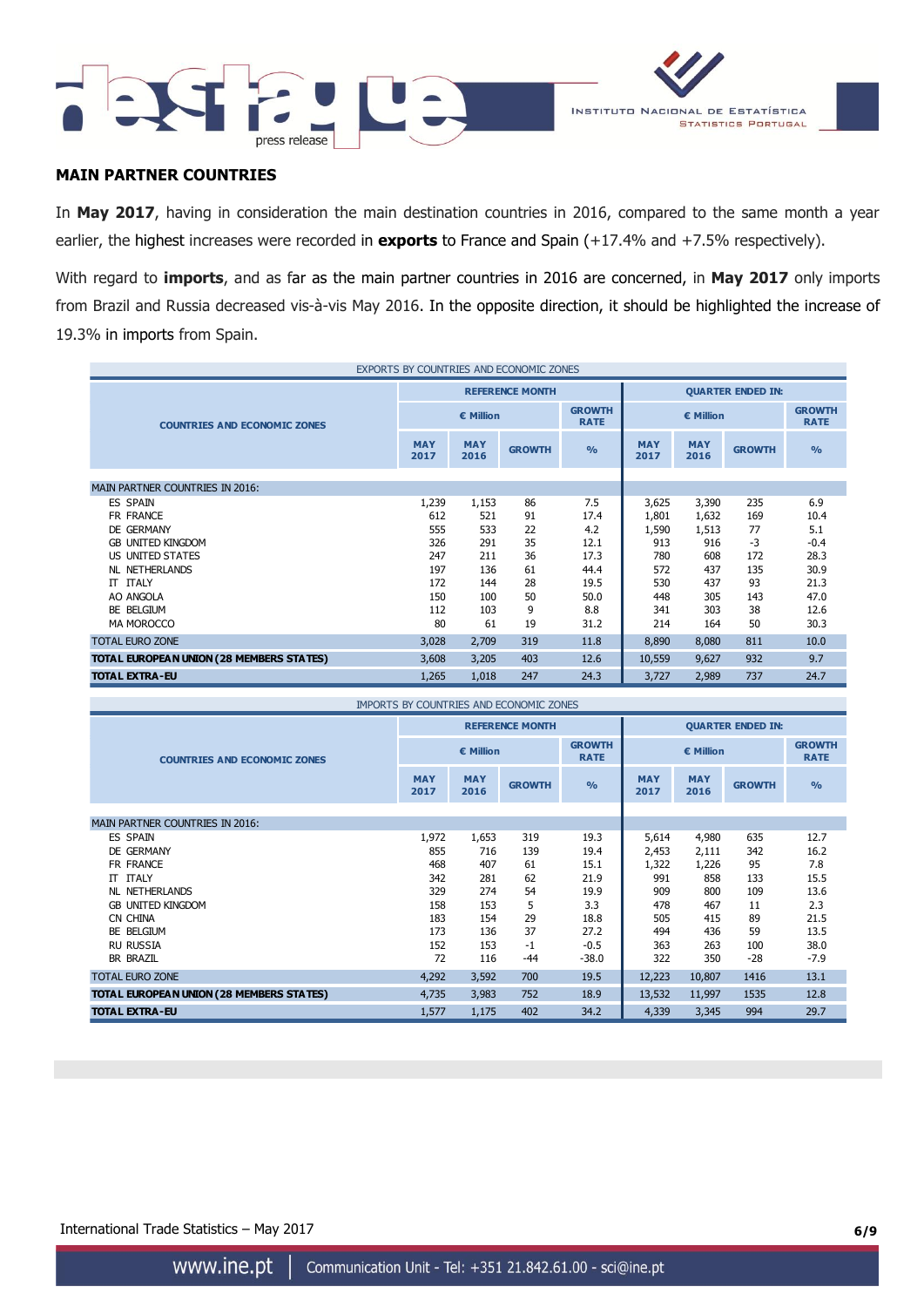



# **UNIT VALUE INDICES FOR INTERNATIONAL TRADE IN GOODS**

In compliance with the timetable defined for the dissemination of the Quarterly Unit Value Indices for International Trade (UVI), this press release makes available results for the  $1<sup>st</sup>$  quarter 2017 on a 70 days basis, compiled with a wider set of data than the available in the 40 days basis disseminated on the previous press release.

The results confirm that for the first time since the  $1<sup>st</sup>$  quarter 2014 the UVI for exports presents a positive year-on-year rate of change. The loss in trade of terms (relative price of exports in terms of imports), which begun in the 3<sup>rd</sup> quarter 2016, deepened in the  $1<sup>st</sup>$  quarter 2017, mainly due to the evolution of petroleum products' prices and with more

|                                                    | impact in the import prices. |  |                                           |                 |                       |                |                         |                 |                 |                                           |                 |                 |                 |                                           |                 |                 |                 |                 |                                           |                   |                 |                                           |                 |                 |              |                                           |                 |                 |         |                                           |                |                 |
|----------------------------------------------------|------------------------------|--|-------------------------------------------|-----------------|-----------------------|----------------|-------------------------|-----------------|-----------------|-------------------------------------------|-----------------|-----------------|-----------------|-------------------------------------------|-----------------|-----------------|-----------------|-----------------|-------------------------------------------|-------------------|-----------------|-------------------------------------------|-----------------|-----------------|--------------|-------------------------------------------|-----------------|-----------------|---------|-------------------------------------------|----------------|-----------------|
|                                                    | <b>EXPORTS</b>               |  |                                           |                 |                       |                |                         | <b>IMPORTS</b>  |                 |                                           |                 |                 |                 |                                           |                 |                 |                 |                 |                                           |                   |                 |                                           |                 |                 |              |                                           |                 |                 |         |                                           |                |                 |
| <b>GROWTH RATE (%)</b><br><b>PRICE</b>             | $1st$ $2nd$                  |  | 2014<br><b>OUARTER</b><br>3 <sup>rd</sup> | 4 <sup>th</sup> | $1st$ 2 <sup>nd</sup> | <b>OUARTER</b> | 2015<br>3 <sup>rd</sup> | 4 <sup>th</sup> | 1 <sup>st</sup> | 2016<br><b>QUARTER</b><br>2 <sup>nd</sup> | 3 <sup>rd</sup> | 4 <sup>th</sup> | 1 <sup>st</sup> | 2017<br><b>QUARTER</b><br>2 <sup>nd</sup> | 3 <sup>rd</sup> | 4 <sup>th</sup> | 1 <sup>st</sup> | 2 <sub>nd</sub> | 2014<br><b>OUARTER</b><br>3 <sup>rd</sup> | $A$ <sup>th</sup> | 1 <sup>st</sup> | 2015<br><b>QUARTER</b><br>2 <sub>nd</sub> | 3 <sup>rd</sup> | 4 <sup>th</sup> | $-1$ st      | 2016<br><b>QUARTER</b><br>2 <sub>nd</sub> | 3 <sup>rd</sup> | 4 <sup>th</sup> | $-1$ st | 2017<br><b>QUARTER</b><br>2 <sub>nd</sub> | <sub>3rd</sub> | 4 <sup>th</sup> |
| <b>TOTAL</b>                                       | $-1.5 - 0.5$                 |  | $-0.9 -1.2$                               |                 | $-2.7$                | $-1.0$         | $-2.0$                  | $-2.0$          | $-3.7$          | $-4.7$                                    | $-3.9$          | $-0.4$          | -4.2            |                                           |                 |                 | $-5.1$          | $-3.3 - 2.7$    |                                           | $-3.0$            |                 | $-6.0$ $-3.6$ $-5.9$ $-5.3$               |                 |                 | $-5.6$       | $-6.1$                                    | $-3.4$ 0.4      |                 | 6.3     |                                           |                |                 |
| <b>TOTAL EXCLUING PETROLEUM</b><br><b>PRODUCTS</b> | $-0.9$                       |  | $-0.4$ $-0.5$ 0.8                         |                 | 0.7                   |                | 1 Q                     | 0.8             | $-1.7$          | $-2.5$                                    | $-2.6$          | $-0.8$          | 2.0             |                                           |                 |                 | $-5.2$          | $-3.7$          | $-2.1$                                    | 0.3               | $-0.2$          | -2.0                                      | 1.4             | $-0.3$          | $-1.8 - 3.1$ |                                           | -1.7            |                 | 2.7     |                                           |                |                 |

**NOTES**:

Petroleum products - CPA 06 (Crude petroleum and natural gas) and CPA 19 (Coke and refined petroleum products).

Quarterly data for 2014 corresponds to definitive results.

Quarterly data for 2015 to 2017 corresponds to preliminary results**.**



This new revised version concerning the  $1<sup>st</sup>$  quarter 2017 results from the incorporation of the most recent data on International Trade in Goods, although without significant changes in relation to the previous version:

|                                                    | 1st QUARTER 2017         |                                                           |                                                            |                         |  |  |  |  |  |  |  |  |
|----------------------------------------------------|--------------------------|-----------------------------------------------------------|------------------------------------------------------------|-------------------------|--|--|--|--|--|--|--|--|
| <b>GROWTH RATE (%)</b>                             | <b>EXPORTS</b>           |                                                           | <b>IMPORTS</b>                                             |                         |  |  |  |  |  |  |  |  |
| <b>PRICE</b>                                       | <b>PREVIOUS</b><br>(40D) | <b>CURRENT</b><br><b>PUBLICATION PUBLICATION</b><br>(70D) | <b>PREVIOUS</b><br><b>PUBLICATION PUBLICATION</b><br>(40D) | <b>CURRENT</b><br>(70D) |  |  |  |  |  |  |  |  |
| <b>TOTAL</b>                                       | 4.1                      | 4.2                                                       | 6.2                                                        | 6.3                     |  |  |  |  |  |  |  |  |
| <b>TOTAL EXCLUING PETROLEUM</b><br><b>PRODUCTS</b> | 1.9                      | 2.0                                                       | 2.6                                                        | 2.7                     |  |  |  |  |  |  |  |  |

International Trade Statistics – May 2017 **7/9**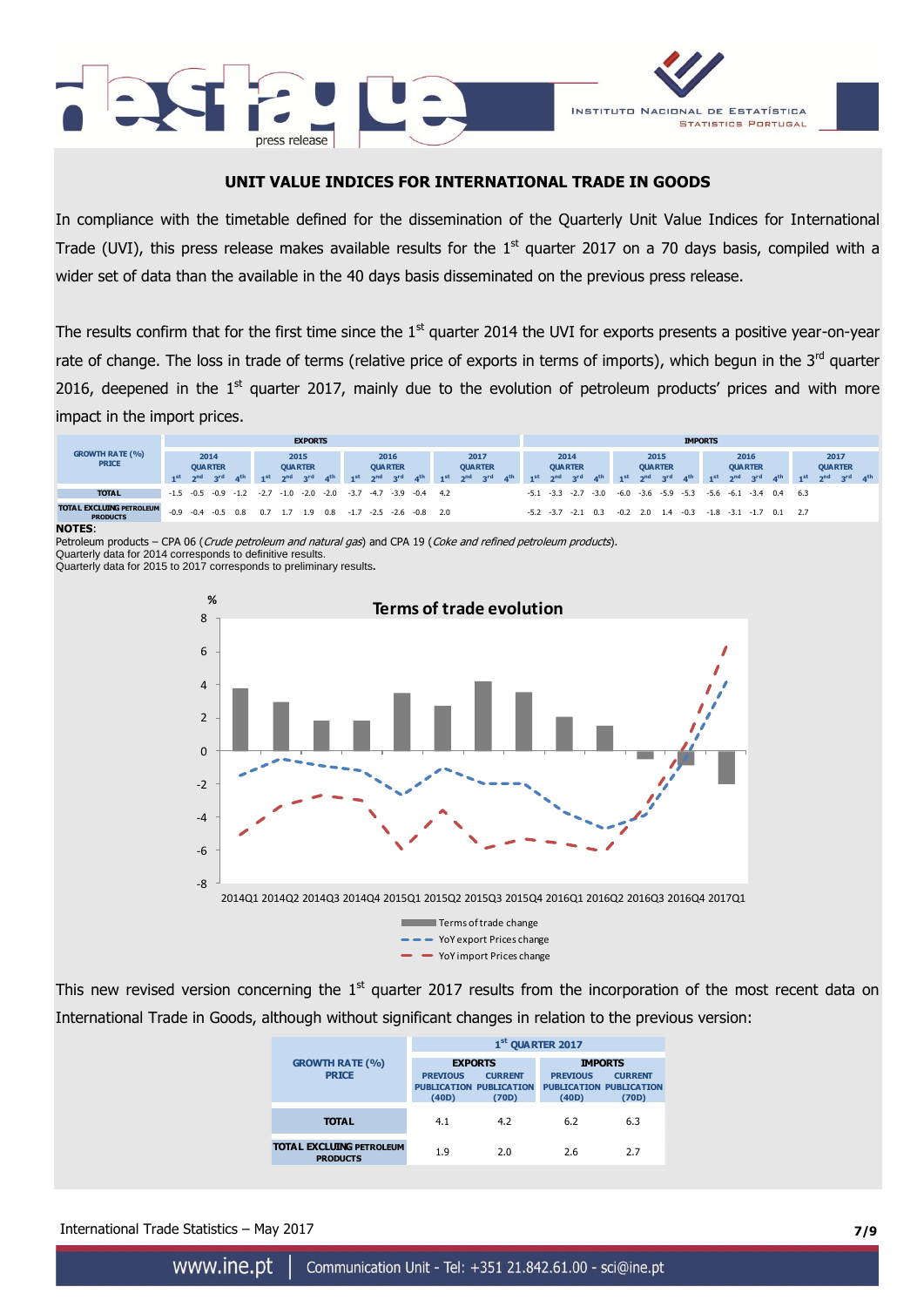



## **ABBREVIATIONS**

- EU European Union
- CN Combined Nomenclature, 2015, 2016 and 2017 versions
- BEC Classification by Broad Economic Categories, third revision
- CPA Statistical classification of products by activity, version 2.1

### **CONVENTIONAL SIGNS**

ə – Value less than half the module of the unit used

### **EXPLANATORY NOTES**

- **1.** International Trade compiles the statistical information about the commercial trade of goods with the European Union (Intra-EU trade) and Third Countries (Extra-EU trade). In terms of Intra-EU trade statistics it includes adjustments for non-responses as well as for enterprises with transactions below the defined exemption thresholds (which exempts from providing statistical data a significant number of enterprises).
- **2.** For simplification purposes, the terms associated to International Trade Statistics are narrowed to "imports" and "exports", however stating which market is being referred to (Intra-EU, Extra-EU and International Trade which includes the former two).
- **3.** In this "Press Release" the following statistical data are used:

2015: Intra-EU trade - January to December definitive results; Extra-EU trade - January to December definitive results.

2016: Intra-EU trade - January to December preliminary results;

Extra-EU trade - January to December preliminary results.

2017: Intra-EU trade - January to May monthly preliminary results;

Extra-EU trade - January to May monthly preliminary results.

- **4.** Due to rounding of numbers, totals might not correspond to the sum of the indicated parcels.
- **5.** Month-to-month growth rate it compares the level of each variable between two consecutive months. Although being an indicator that allows an up to date follow-up of the evolution of each variable, the value of this variation rate is particularly influenced by seasonal fluctuations effects and from other specific effects in one or both compared months.
- **6.** Year-on-year growth rate it compares the level of each variable between the current period and the same period of the previous year. The evolution of this rate is less biased from seasonal fluctuations. However, it might be influenced by these types of effects when referred to a specific period of time.
- **7.** Revisions: data available in this press release include regular revisions of the previous three months (according to the Revisions Policy applicable for the International Trade in Goods statistics) due to the replacement of estimations by new data from the enterprises and, in a lesser dimension, due to the corrections in data made by the reporting enterprises. The following table shows the impact of those revisions in the year-on-year growth rate (three months) disseminated in the previous press release:

| YEAR-ON-YEAR GROWTH RATE - FEBRUARY 2017 TO APRIL 2017 |                                       |                                      |  |  |  |  |  |
|--------------------------------------------------------|---------------------------------------|--------------------------------------|--|--|--|--|--|
|                                                        | <b>PREVIOUS</b><br><b>PUBLICATION</b> | <b>CURRENT</b><br><b>PUBLICATION</b> |  |  |  |  |  |
| <b>EXPORTS</b>                                         | 11.1                                  | 11.0                                 |  |  |  |  |  |
| <b>IMPORTS</b>                                         | 11 R                                  | 12.3                                 |  |  |  |  |  |

**8.** The BEC nomenclature - Classification by Broad Economic Categories doesn't include the Gold for monetary use (CN 71082000) and Coins, including coins with legal tender (except medals, coins mounted in objects of personal adornment coins with character collectibles with numismatic value, waste and scrap) (CN 71189000). The sum of the various categories of the BEC may not match with total trade, due to these exclusions and also for confidentiality reasons.

International Trade Statistics – May 2017 **8/9**